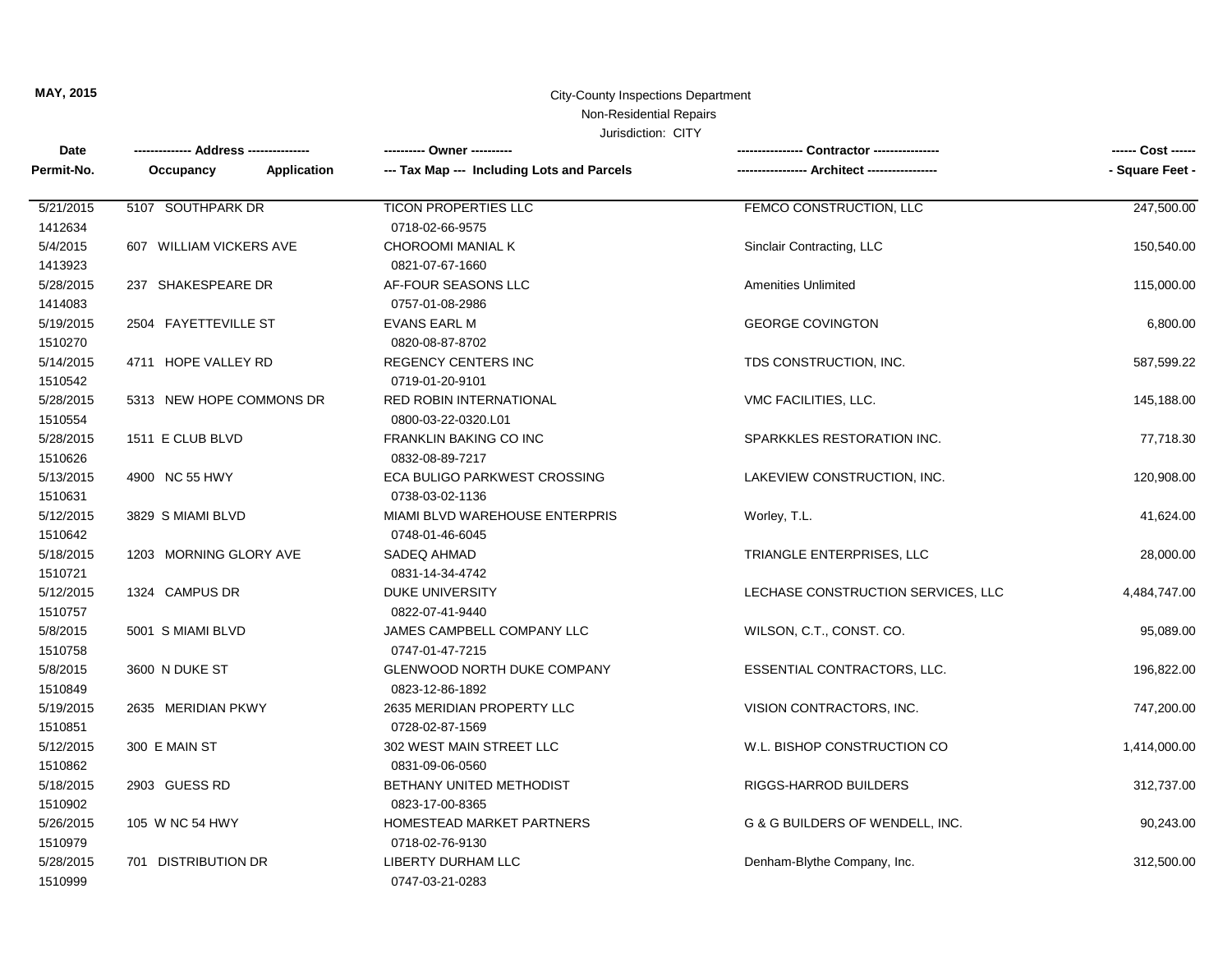## **MAY, 2015** City-County Inspections Department Non-Residential Repairs

| Date       | ------------- Address -------------- |             | ---------- Owner ----------                |                                     | ------ Cost ------ |
|------------|--------------------------------------|-------------|--------------------------------------------|-------------------------------------|--------------------|
| Permit-No. | Occupancy                            | Application | --- Tax Map --- Including Lots and Parcels |                                     | - Square Feet -    |
| 5/14/2015  | 4813 EMPEROR BLVD                    |             | PREHC CAMBRIDGE HALL IC LLC                | VISION CONTRACTORS, INC.            | 128,330.00         |
| 1511043    |                                      |             | 0747-04-64-7687                            |                                     |                    |
| 5/28/2015  | 3808 GUESS RD                        |             | <b>FOWLER INC M M</b>                      | <b>QUALIFIED BUILDERS INC</b>       | 710,038.45         |
| 1511064    |                                      |             | 0824-05-10-3250                            |                                     |                    |
| 5/28/2015  | 5279 N ROXBORO ST                    |             | MCDONALDS USA LLC                          | <b>QUALIFIED BUILDERS INC</b>       | 701,057.58         |
| 1511066    |                                      |             | 0824-02-66-2736.L02                        |                                     |                    |
| 5/18/2015  | 2703 HOLLOWAY ST                     |             | TRUE LIFE WORSHIP MINISTRIES               | WILSON, C.T., CONST. CO.            | 206,139.00         |
| 1511087    |                                      |             | 0841-14-34-8925                            |                                     |                    |
| 5/4/2015   | 324 BLACKWELL ST                     |             | AMERICAN CAMPUS LLC                        | Lend Lease US Construction Inc.     | 44,000.00          |
| 1511104    |                                      |             | 0821-12-86-0656                            |                                     |                    |
| 5/4/2015   | 1306 COOK RD                         |             | JLA2 LLC                                   | SITESCAPES, LLC.                    | 52,000.00          |
| 1511124    |                                      |             | 0729-01-28-4493                            |                                     |                    |
| 5/12/2015  | 207 RESEARCH DR                      |             | <b>DUKE UNIVERSITY</b>                     | BALFOUR BEATTY CONSTRUCTION-DURHAM  | 19,787.00          |
| 1511125    |                                      |             | 0811-05-69-9253.L10                        |                                     |                    |
| 5/14/2015  | 2905 HILLSBOROUGH RD                 |             | COUCH OIL COMPANY OF DURHAM                | W.L. BISHOP CONSTRUCTION CO         | 131,000.00         |
| 1511127    |                                      |             | 0812-16-94-3360                            |                                     |                    |
| 5/5/2015   | 2000 AVONDALE DR                     |             | NC STATE HWY COMMISSION                    | BOBBITT DESIGN BUILD, INC.          | 407,637.00         |
| 1511132    |                                      |             | 0832-14-44-1377                            |                                     |                    |
| 5/12/2015  | 9 RESEARCH DR                        |             | <b>DUKE UNIVERSITY</b>                     | DPR CONSTRUCTION, INC               | 598,844.00         |
| 1511164    |                                      |             | 0811-05-69-9253.L10                        |                                     |                    |
| 5/19/2015  | 3500 N DUKE ST                       |             | C4 ELION LLC                               | CADCO CONSTRUCTION COMPANY, INC.    | 419,158.00         |
| 1511165    |                                      |             | 0823-12-76-9381                            |                                     |                    |
| 5/14/2015  | 3504 MT MORIAH RD                    |             | <b>MORIAH LLC</b>                          | <b>GLEECO CONTROLS</b>              | 249,000.00         |
| 1511185    |                                      |             | 0800-03-11-4094                            |                                     |                    |
| 5/18/2015  | 2351 ERWIN RD                        |             | DUKE UNIVERSITY                            | DUKE UNIVERSITY HEALTH SYSTEM, INC. | 30,731.00          |
| 1511187    |                                      |             | 0811-05-69-9253.L10                        |                                     |                    |
| 5/18/2015  | 5927 S MIAMI BLVD                    |             | <b>BRADBER OWNER LLC</b>                   | MCDONALD-YORK CONSTRUCTION          | 6,300,000.00       |
| 1511192    |                                      |             | 0747-03-41-5468                            |                                     |                    |
| 5/5/2015   | 2542 S ALSTON AVE                    |             | 10 FEDERAL STORAGE 3 LLC                   | 10 Federal Construction, LLC        | 26,000.00          |
| 1511196    |                                      |             | 0739-01-49-6957                            |                                     |                    |
| 5/21/2015  | 3653 HILLSBOROUGH RD                 |             | HOOVER DONALD G JR                         | <b>RICHARD HOWERTON</b>             | 2,000.00           |
| 1511245    |                                      |             | 0812-10-27-9421                            |                                     |                    |
| 5/12/2015  | 3148 HILLSBOROUGH RD                 |             | SHERWIN-WILLIAMS DEVELOPMENT               | Roberts, Inc., S.A.                 | 26,500.00          |
| 1511274    |                                      |             | 0812-12-75-7226                            |                                     |                    |
| 5/18/2015  | 110 SCIENCE DR                       |             | <b>DUKE UNIVERSITY</b>                     | DPR CONSTRUCTION, INC               | 57,591.00          |
| 1511276    |                                      |             | 0811-05-69-9253.L10                        |                                     |                    |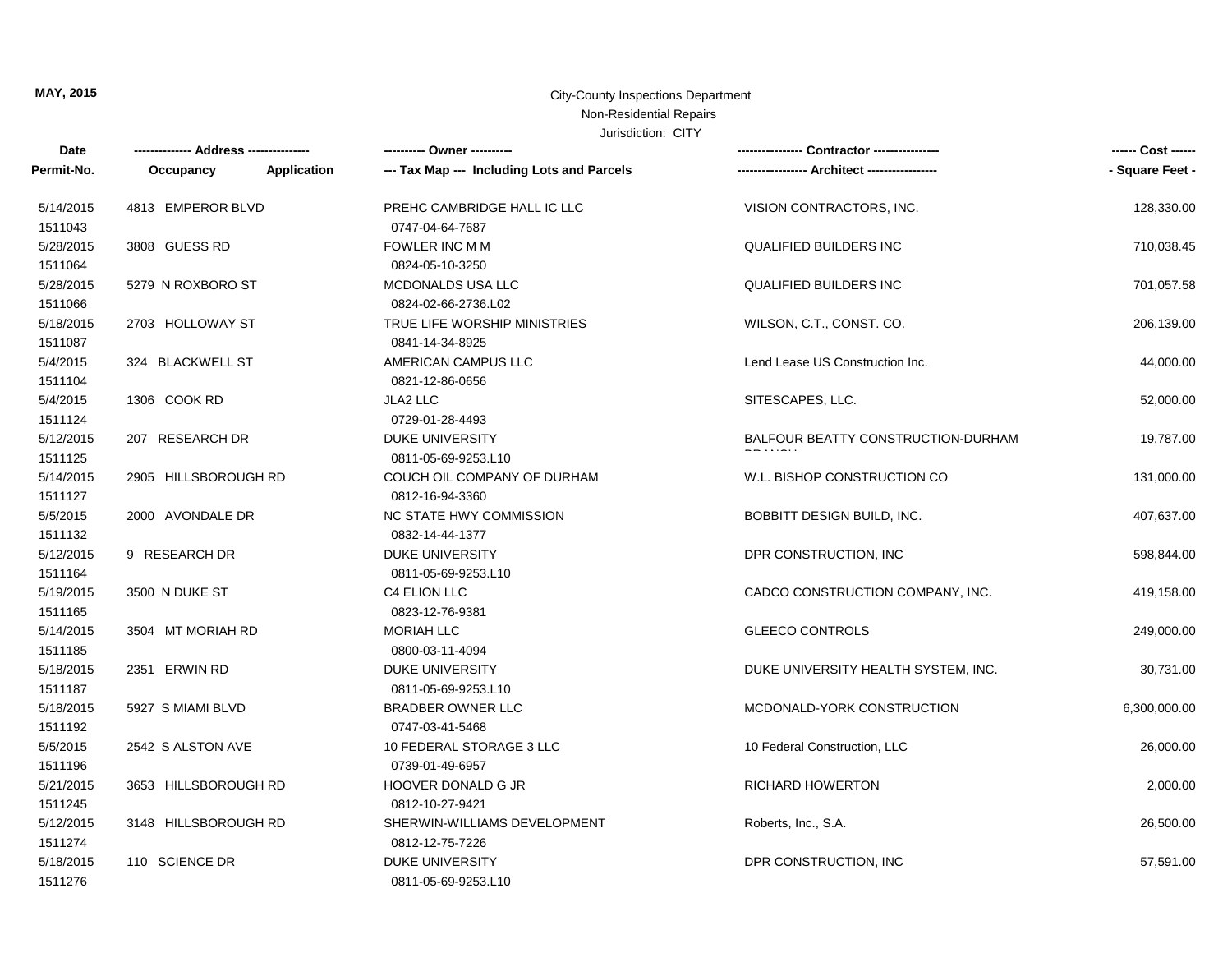## **MAY, 2015** City-County Inspections Department Non-Residential Repairs

| Date                 |                          | ---------- Owner ----------                             |                                     | ------ Cost ------ |
|----------------------|--------------------------|---------------------------------------------------------|-------------------------------------|--------------------|
| Permit-No.           | Application<br>Occupancy | --- Tax Map --- Including Lots and Parcels              |                                     | - Square Feet -    |
| 5/11/2015<br>1511299 | 310 BLACKWELL ST         | SBER LUCKY STRIKE LLC<br>0821-12-86-4780                | ROMEO GUEST ASSOC. INC              | 57,700.00          |
| 5/28/2015<br>1511327 | 100 SCIENCE DR           | <b>DUKE UNIVERSITY</b><br>0811-05-69-9253.L10           | DPR CONSTRUCTION, INC               | 516,318.00         |
| 5/12/2015<br>1511328 | 101 SCIENCE DR           | <b>DUKE UNIVERSITY</b><br>0811-05-69-9253.L10           | DPR CONSTRUCTION, INC               | 1,154,530.00       |
| 5/4/2015<br>1511332  | 2200 W MAIN ST           | ERWIN SQUARE PLAZA LLC<br>0822-17-11-7840               | JoshCon, Inc.                       | 20,000.00          |
| 5/5/2015<br>1511335  | 203 RESEARCH DR          | <b>DUKE UNIVERSITY</b><br>0811-05-69-9253.L10           | ALTERNATIVE ROOFING SOLUTIONS, INC. | 397,434.00         |
| 5/11/2015<br>1511338 | 100 SCIENCE DR           | <b>DUKE UNIVERSITY</b><br>0811-05-69-9253.L10           | DPR CONSTRUCTION, INC               | 1,000.00           |
| 5/11/2015<br>1511339 | 101 SCIENCE DR           | <b>DUKE UNIVERSITY</b><br>0811-05-69-9253.L10           | DPR CONSTRUCTION, INC               | 10,000.00          |
| 5/14/2015<br>1511340 | 302 E PETTIGREW ST       | PETTIGREW STREET PARTNERS LLC<br>0821-09-95-8835        | GILBANE BLDG, CO.                   | 65,000.00          |
| 5/18/2015<br>1511372 | 3510 SANDY CREEK DR      | <b>CITY OF DURHAM</b><br>0800-01-97-2860                | Horne Brothers Construction, Inc.   | 84,686.00          |
| 5/14/2015<br>1511395 | 4022 STIRRUP CREEK DR    | <b>HANOVER ACQUISITION 5 LLC</b><br>0748-02-68-3445     | BPG MANAGEMENT CO-NC, LLC           | 51,907.86          |
| 5/19/2015<br>1511399 | 1960 IVY CREEK BLVD      | <b>CORIUM LLC</b><br>0810-13-04-9072                    | <b>BARNHILL CONTRACTING CO</b>      | 10,000.00          |
| 5/18/2015<br>1511401 | 711 WASHINGTON ST        | 711 WASHINGTON STREET LLC<br>0822-20-80-7504            | RIGGS-HARROD BUILDERS               | 1,000.00           |
| 5/11/2015<br>1511408 | 2107 LIBERTY ST          | <b>HERITAGE FAMILY SEVICES</b><br>0841-09-05-3442       | <b>CENTIMARK CORPORATION</b>        | 53,344.00          |
| 5/19/2015<br>1511434 | 4721 EMPEROR BLVD        | <b>GAVI CARLISLE LLC</b><br>0747-04-74-3124             | TRI PROPERTIES CONST. SERVICES, LLC | 63,997.00          |
| 5/14/2015<br>1511470 | 5400 S MIAMI BLVD        | <b>CREEKSTONE DEVELOPERS LLC</b><br>0747-01-45-0769.012 | PJA, INC                            | 43,000.00          |
| 5/28/2015<br>1511499 | 2301 ERWIN RD            | <b>DUKE UNIVERSITY</b><br>0811-05-69-9253.L10           | Robins & Morton Group, The          | 1,597,410.00       |
| 5/28/2015<br>1511501 | 2511 OLD CORNWALLIS RD   | NORTHWOOD RTC LLC<br>0739-03-41-8729                    | Brookwood Construction, LLC         | 57,150.42          |
| 5/28/2015<br>1511524 | 633 DAVIS DR             | LCFRE DURHAM KEYSTONE<br>0747-03-01-6096                | RILEY-LEWIS GEN CONTRACTORS, INC.   | 180,000.00         |